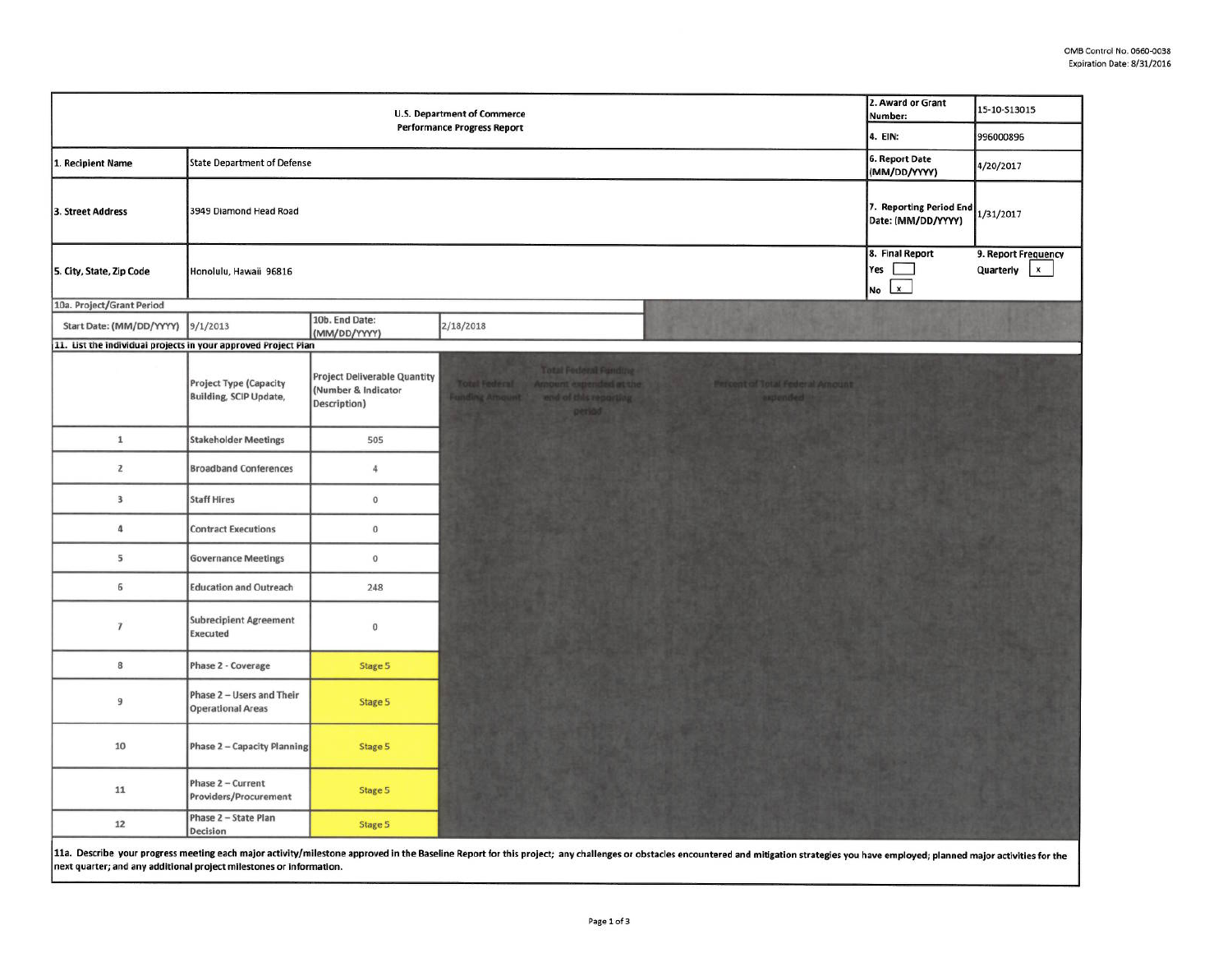As indicated in the last report much effort was contributed with legislation for the 115th Legislature. While much effort was exhausted this year for this action, it did not pass. At this time no further action is going to an Executive Order.

Preparing to work SPOC on having a meeting with Directors/Mayors to discuss the release of the draft plan. Developing a strategy to have the SCIP Points of Contacts be a primary review source for the plan for their respect

New Statewide Interoperability Coordinator as hired and came aboard March 6th. This will help bring the program back in focus. The personnel cost is not out of the SLIGP dollars.

Revised the budget this quarter. One supplement issued for our Outreach Consultant.

The rebanding project has had most of the activity. Awarded the contract (identified on the PPR for Rebanding Project). Met with the Public Safety and Contractor, Pacific Wireless) to review the project and settle on a sch schedule due to an error on the frequencies. With that resolved, we should be for completion by May 31, 2017.  $\,$ 

11b. If the project team anticipates requesting any changes to the approved Baseline Report in the next quarter, describe those below. Note that any substantive changes to the Baseline Report must be approved by the Depart Commerce before Implementation.

llc. Provide any other information that would be useful to NTIA as lt assesses thls project's progress.

Fhis issue has not changed. The on-going issue for Hawau remains the lack of resources, both in personnel and dollars. Travel intrastate and to the mainland is essential to keep local stakeholders engaged and keep the SPOC lwo other individuals involved in national efforts. Local travel is important to meet with Mayors, and other county stakeholder entities; these relationships remain critical to the engagement of state and county stakeholde Plan. As the time gets closer to FirstNet submitting the Hawaii state plan, the issue of dollars is even more critical. Dollars must be available to assist the state in getting the key stakeholders to meetings and to contr additional expert or experts to help advise the Hawai, team. The revised budget should help to support the team over the next 11 months.

11d. Describe any success stories or best practices you have identified. Please be as specific as possible. Being a one of the States selected to participate in the NGA Policy Academy is important to help move forward gove This was a competitive process and we were proud to be selected as one of 5 states. FN was present at the kick-off meeting and tied the efforts of the Academy to how important is governance in moving forward state plans, a overseeing

12. Personnel

l2a. If the project Is not fully statred, describe how any lack of staffing may Impact the pro!ect's time Hne and when the project will be folly staffed.

Lack of staffing continues to be a challenge. The SWIC contributes at least 50 percent of time to the FirstNet / SUGF efforts (salary state funded); this will increase as the plans are released. While there is a synergy, i current and keep up the performance we expect from ourselves. This statement contmues report to report; it will be urgent for Hawaii's full and vital review of the draft State Plan. No addtional match will be required from

12b. Staffing Table Job Title == Project (s) Assigned Project (s) Assigned Change Change Change Change Change Change Change Change Change Change Change Change Change Change Change Change Change Change Change Change Change Change (S) Assigned